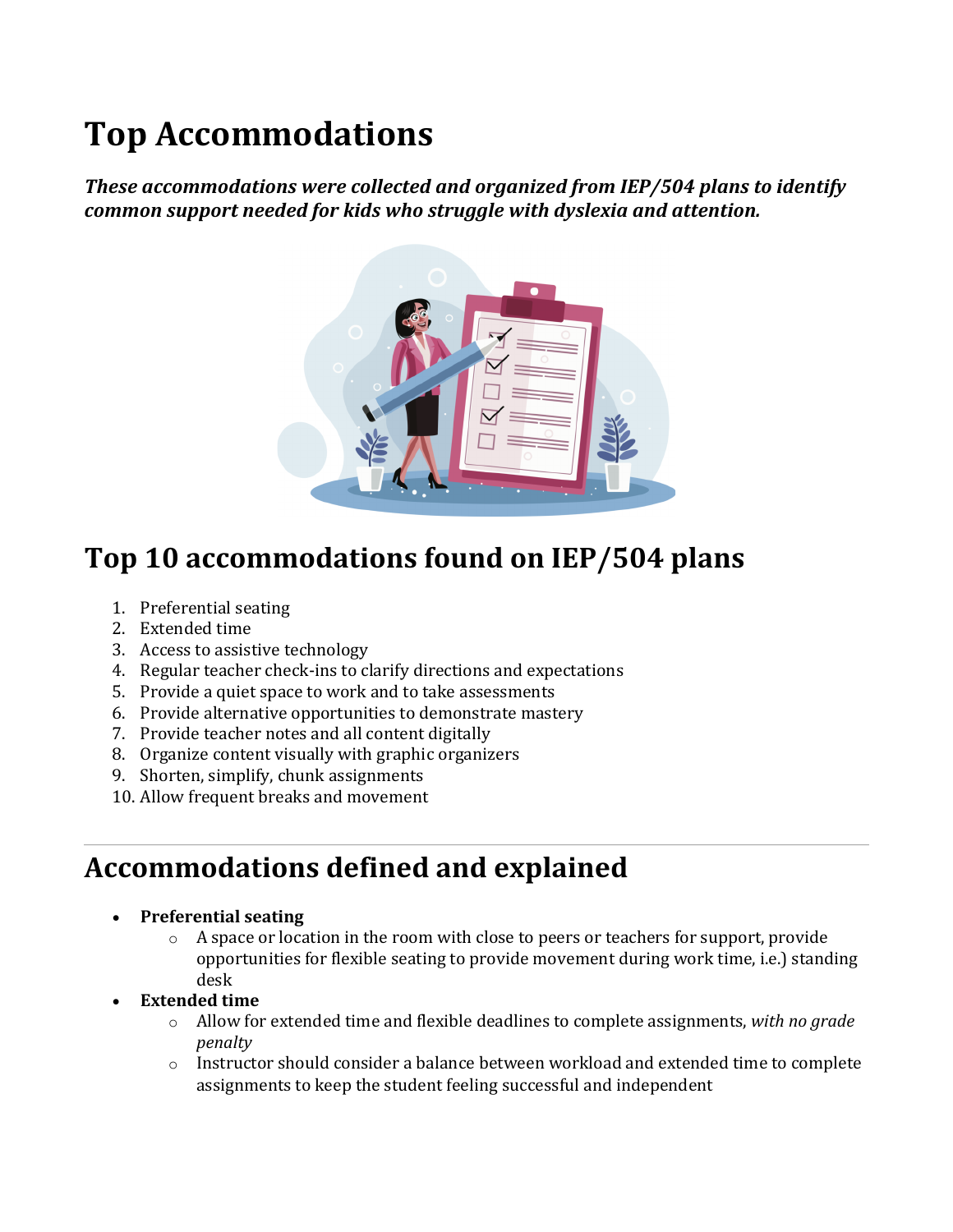- Access to assistive technology, including but not limiting:
	- o The audio version of books for all reading assignments, *provided to student before starting the assignment*
	- $\circ$  Speech-to-text for all writing assignments
	- $\circ$  Text-to-speech (such as the use of an Optical reader or Google Read & Write Premium/TextHelp) for reading texts or worksheets
	- $\circ$  Microphone for voice typing
	- $\circ$  Word prediction software
	- $\circ$  Note-taking assistive technology
	- $\circ$  Word processing software

#### **Regular teacher check-ins**

- $\circ$  Clarify directions, instructions, and expectations for assignments and assessments
- $\circ$  Allow for teacher read directions and test questions, i.e.) complex reading passages to be read aloud with help
- $\circ$  *Note: Many kids who struggle with dyslexia also have attention deficits and they will miss a* lot in class, clarifying and regular teacher check-ins are extremely important to keep a student motivated and confident in the classroom. Some kids will have inattentive type of *ADHD* with an inability to focus, which is harder to observe as an instructor; these kids will be daydreamers and will not be focusing on the information. It is recommended to recap what is being asked when called on and a "cold call" is never advised.

#### • **Provide a quiet space to work**

- $\circ$  Allow test-taking and classwork in a quiet room with minimal distractions
- $\circ$  Consider having the questions read to student or allow student to answer verbally with a case manager or record their answers
- $\circ$  *Note: Most kids will use text-to-speech for all writing assignments but will feel uncomfortable with doing this in the classroom because of peer influences. It is recommended* that they utilize the time in school with support from instructor to complete *assignments so find a place where they are comfortable to use this assistive technology*

#### **Provide alternative opportunities to demonstrate mastery**

 $\circ$  Be creative, the following are ideas to demonstrate mastery: turn their notes into a summative assessment, allow for an oral presentation, podcasts, drawing, verbal processing, dissecting images, organized notes, small projects, formative work that shows progress and any opportunity to express visually or hands on.

#### Provide teacher notes, including but not limiting:

- $\circ$  Math and science formulas
- $\circ$  Multiplication chart or calculator
- o Class notes of lectures
- o *Note: Providing notes ahead of time allows for front-loaded key information and* vocabulary, including things like study guides that help the student to see the main idea, *big picture, and key ideas.*
- $\circ$  Allow student to use teacher notes to study with and to use on tests
- **Organize content visually with graphic organizers** 
	- $\circ$  Provide guided notetaking, graphic organizers, rubrics and other templates to assist with writing organization, note-taking, and production
	- $\circ$  Pair verbal information with visual supports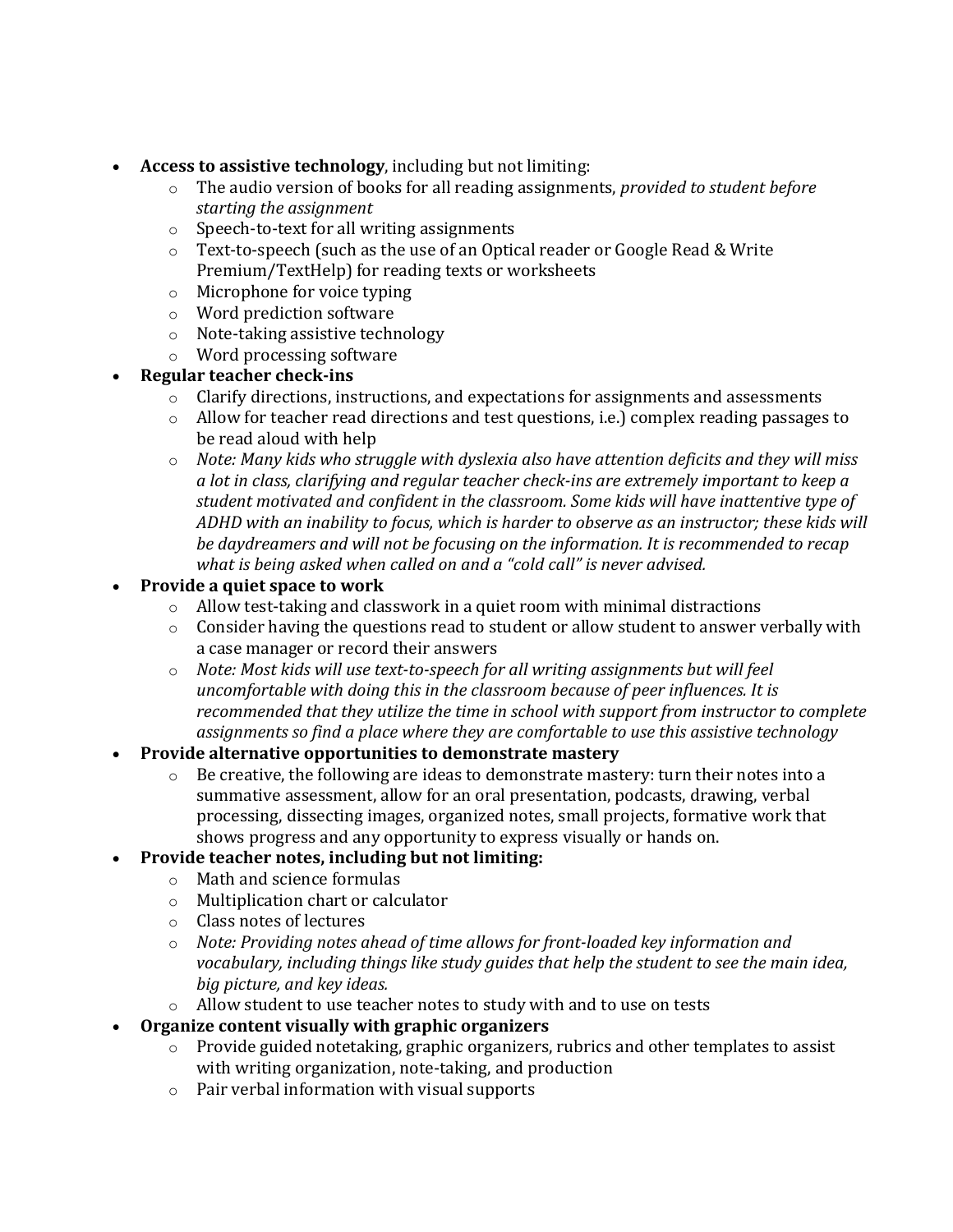#### • **Access to all content**

- $\circ$  Provide all worksheets, textbooks, assignments in hard copy and in digital format
- o *Note: This access provides equal opportunity for kids who struggle with organizing and reading.* When content is offered in digital format, the student can have the content read to them, increasing their comprehension of the material. When the student is offered *content ahead of class, it will allow the student to front-load key information and vocabulary.* This will help students who struggle with working memory and note-taking.
- Shorten, simplify, chunk assignments
	- $\circ$  With no grade penalty
	- **Allow frequent breaks and movement**
		- $\circ$  Pressure pass to take a break when needed

### **Additional Accommodations to Consider**

#### *Academic*

- Work will not be marked off for spelling error
- Continue to front-load vocabulary for identified content areas when available, appropriate, and/or needed
- Access to earbuds for music when appropriate to help with focus
- Encourage small group interaction when teaching new content.
- Provide extra opportunities to connect with the teacher, especially when getting to know a new teacher.
- Provide a hard copy of the document or notes
- Provide the *option* to read out loud
- When given an already graded/corrected test, review with case manager/teacher the incorrect answers and show student where correct information can be found and reflect on identifying strategies for next time.
- Allow typewritten or computer-printed assignments
- Selective scheduling, if possible, for attention difficulties (assign more difficult classes to the morning when attention is better)

#### *Organizational*

- Allow carrying of a backpack between classes
- Limit the need for locker use, key access to a locker as needed
- Use of individual locker close to ASC classroom
- Provide access to electronic graphic organizers for all written work
- Provide access to an electronic rubric for assignments and projects
- Give consistent feedback on grades and scores
- Encourage use a planner to track assignments